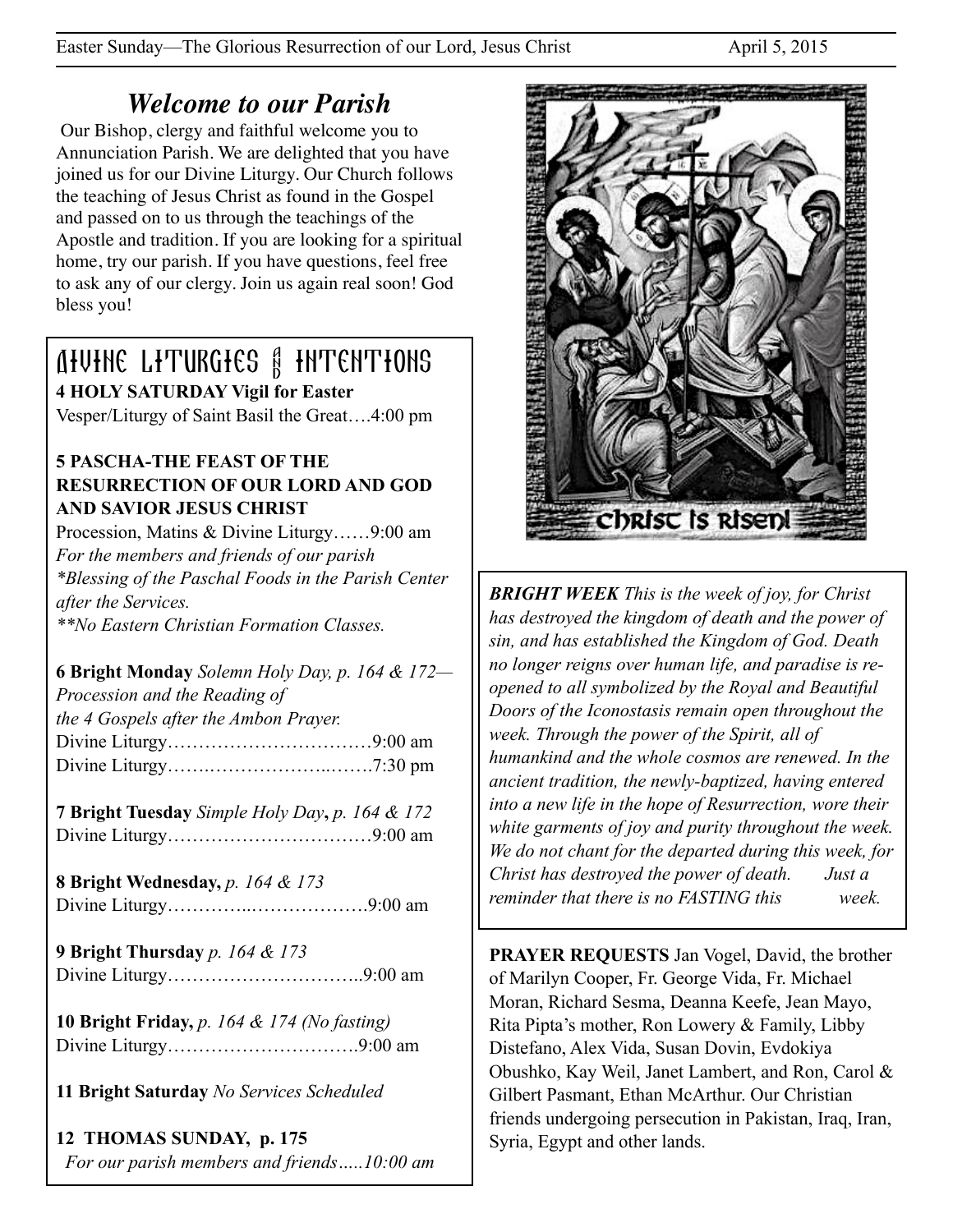**REMEMBER THOSE WHO SERVE OUR COUNTRY** Dennis Lloyd, Scott Nale, Michael Perko, Matt Reynolds, Robert Skopeck, Jr.

**THANK YOU** for your talents in making our Church a wonderful Holy House for the Lord and for everyone to worship. The person who fixed the Water Fall in front of the church, the parishioner who updated the parish computer, the cantors and singers, the servers, the bakers, ushers and you the faithful for your support and generosity.

**LITURGY INTENTION REQUEST** use the envelopes available on the Greeting Shelf in Church or call parish office to reserve your liturgy request.

# **Parish Calendar & Upcoming Events**

## **NEXT SUNDAY—-**  UKRAINIAN LUNCHEON

Immediately following the Thomas Sunday Liturgy. Sponsored by John & Connie Sheftic Luncheon Menu

Cucumber Salad, Holubcki (Stuffed Cabbage),

Mash Potatoes, Red Beets with Onions, Rye

Bread/Butter, Coffee, Soft Drinks & Wine

Adults: \$12.00 & Children (4-12) \$6.00

*Take-outs available, Door Prize & Raffle prizes See Rita Pipta for Tickets and Information* 

## **FEAST OF ST. GEORGE** simple Holy Day

Apr 23 Thu—Feast day Liturgy………….9:00 am

## **ASCENSION OF OUR LORD-**Holyday of

**Obligation** May 13 Wed—Vesper/Liturgy…………7:30 pm May 14 Thu—Feast day Liturgy……….9:00 am

#### **5TH ALL SOULS SATURDAY**

May 23 Sat—Liturgy & Panachida……9:00 am

## **MEMORIAL DAY—PENTECOST MONDAY**

May 25 Mon—Liturgy w/ Procession..9:00 am

**MARK YOUR CALENDAR—ANAHEIM CRAFT & VINTAGE FAIR** September 26, 2015 Here at Annunciation from 9:00 am to 4:00pm. Local crafters and artist, food sale, jams, baked goods, raffle, balloon animals, books sale. Open to the Public —Church tours 11am till 2pm. Contact: Nicole at 714-906-9630 [anaheimcraftfair@gmail.com](mailto:anaheimcraftfair@gmail.com)

#### **FOR THOSE WITH GREEN THUMBS**

PLUMERIA STARTS, white, pink, red, pink & white, yellow & white. They are available in two large tubs in the parish hall. Donations accepted for kitchen needs. Thank you.

#### **TITHING AND ATTENDANCE REPORT March 29**

Attendance 10:00 am 130 Adult Tithes : \$3,489.90 Youth Tithes: \$9.83 Holy Days: \$520.00 Easter Flowers: \$75.00 Candles: \$56.55

#### **NEEDS LIST: FOR OUR JAM MAKING PROJECT**

- **1)** Recycle jars by bringing them to the parish hall.
- **2)** Purchase new jars from Smart & Final.
- **3)** Special sales on Sugar.

**4)** Fruit from your orchard—we will process it.

*Contact Betty Bohner-cabohner@aol.com*

#### English: **Christ is risen! / Indeed He is risen!**

Arabic:

**Al-Maseeh qam! / Háqqan qam!** Greek:

**Christós anésti! / Alithós anésti!** Slavonic:

**Christós voskrése! / Vo-ístinu voskrése!**

Hungarian:

**Felta'madt Krisztus! Valo'ban felta'madt!** Romanian:

#### **Christós a inviáht! / Adevarát a inviáht! PARISH BULLETIN PARISH INFORMATION**

please e-mail Fr. Stephen at [sgwashko@icloud.com](mailto:sgwashko@icloud.com) with your bulletin announcement by Wednesday.